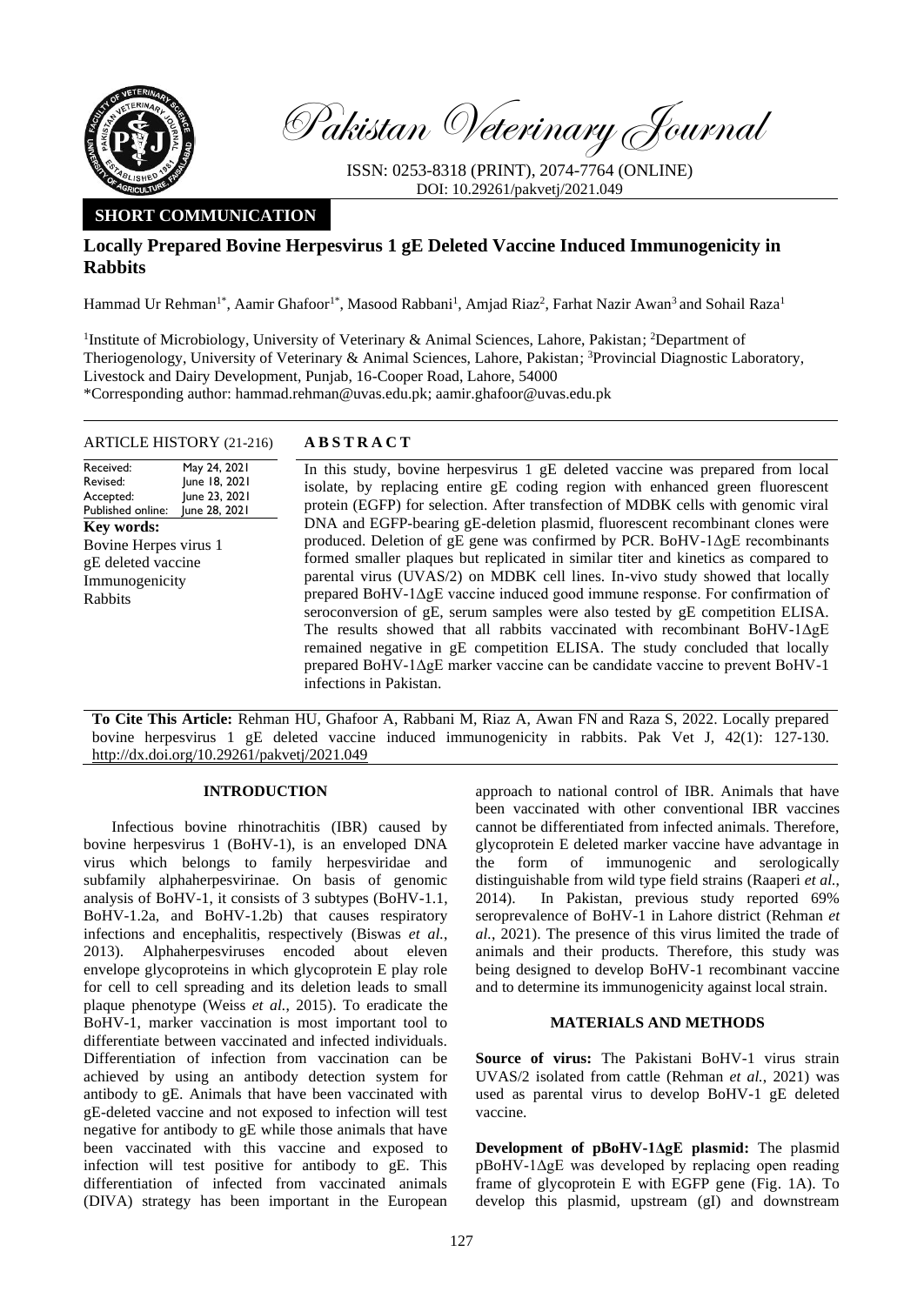fragment (Us9) of glycoprotein E were amplified by modifying the restriction sites in previously described primers (Weiss *et al.*[, 2015\)](#page-3-1) given in the Table 1. PCR were performed by using commercially available One Taq® Hot Start Master Mix with GC Buffer (NEB, Massachusetts, USA). EGFP sequence was amplified from pHA2 plasmid (Addgene, Watertown, USA) by using primers given in Table 1. PCR amplified products were digested with respective enzymes and cloning was performed between upstream and downstream fragments. The plasmid pBoHV-1ΔgE contained EGFP gene replacing the glycoprotein E (gE) gene.

**Extraction of DNA and transfection:** DNA Extraction was performed by using ultracentrifugation methods as per previously described procedure [\(Chowdhury](#page-3-4) *et al.*, [1999\)](#page-3-4). For generation of BoHV-1 gE deleted virus, transfection was performed by full length parental virus DNA, bICP0 plasmid and linearized pBoHV-1ΔgE plasmid into MDBK cells through lipofectamine reagent (Invitrogen Corp., California, USA) as per protocol described earlier [\(Chowdhury](#page-3-4) *et al.*, 1999). The plates were observed after 72 hours under fluorescent microscope. The fluorescent plaques selected and applied in MDBK cells for further characterization.

**PCR for confirmation of gE deletion:** For confirmation of gE deletion, PCR for gE gene was performed by using previously published primers (Fuchs *et al.*[, 1999\)](#page-3-0). As a control, PCR for unique short segment (US1.67) was performed by previously published primers [\(Wang](#page-3-1) *et al.*, [2006\)](#page-3-1).

**In-Vitro Growth Kinetics:** To analyze growth kinetics of recombinant virus with parental virus, in-vitro experiment was performed in which both BoHV-1ΔgE and parental virus (UVAS/2) were infected in MDBK monolayer cells and observed the virus replication every 6 hours till 72 hours post infection. The titrations of virus were done in triplicate for each point time and calculated titers presented in  $TCID_{50}/ml (log_{10})$  [\(Ramakrishnan, 2016\)](#page-3-0).

**In-Vivo and Serological Testing:** A total of sixteen male rabbits of about 8 weeks age, seronegative for BoHV-1, were divided into two separate groups, vaccinated and control group (eight each). In vaccinated group, rabbits were inoculated intranasally with BoHV-1ΔgE  $(10^{8}TCID_{50}/rabbit)$  while control group with maintenance media. Serum samples were collected at day 0, 7, 14, 21 and 28 days of post vaccination. Challenge dose of

parental virus  $UVAS/2$   $(10^8TCID<sub>50</sub>/animal)$  was inoculated intranasally in both vaccinated and control groups at 28 days of post vaccination. Serum samples were collected at day 0, 7, 14 and 21 days of post challenge. The virus neutralization antibody titers were calculated from collected serum samples according to protocol described earlier (Vargas *et al.*[, 2016\)](#page-3-5) and converted into geometrical mean titers (GMT log<sub>10</sub>). To confirm the seroconversion against glycoprotein E, collected serum samples (56 days) in both groups were also tested by a commercially available ID Screen® IBR gE competition ELISA kit (ID.Vet, Grables, France) as per protocol described by manufacturer. In-vivo experiment was approved by Institutional Animal Ethics Committee, UVAS, Lahore (approval # DR/497).

### **RESULTS AND DISCUSSION**

In the present study, BoHV-1 virus defective in gE gene was developed by homologous recombination between parental viral DNA and linearized pBoHV-1ΔgE EGFP plasmid. After transfection, recombinant virus showed green fluorescent plaques under fluorescent microscope. For confirmation of gE deletion, PCR was performed against gE gene which results in a product of 264 bp in parental virus while no band seen in the gE deleted virus (Fig. 2A). As a control, PCR reactions for US1.67 segment was performed, resulting in 438 bp product in both parental and gE deleted virus (Fig. 2B). On observation of growth pattern in vitro, it showed that BoHV-1ΔgE replicate in same titers as of parental virus (Fig. 2B) which supported study conducted by other authors [\(Chowdhury](#page-3-4) *et al.*, 1999; Weiss *et al.*[, 2015\)](#page-3-1). On the other hand, recombinant virus created smaller plaques as compared to parental virus (Fig. 2A) which supported previous studies [\(Chowdhury](#page-3-4) *et al.*, 1999; [Weiss](#page-3-1) *et al.*, [2015\)](#page-3-1). Results of in vivo experiment showed that locally developed BoHV-1ΔgE vaccine induced good immune response as geometrical mean titer reach up to 1.41±0.05  $(log_{10})$  at 28 day post immunization (Fig. 2C). These titers increased to  $1.67 \pm 0.06$  (log<sub>10</sub>),  $2.02 \pm 0.05$  (log<sub>10</sub>) and  $2.19\pm0.05$  (log<sub>10</sub>) at day 7, 14 and 21 post challenge respectively in vaccinated group. In control group, geometrical mean titer was zero up to 28 post vaccination but increased to  $1.11 \pm 0.05$  (log<sub>10</sub>) after 21 days of post challenge (Figure 2C). After virus challenge, virus titer was observed in immunized group as well as in control group in similar kinetics which support the previously conducted studies [\(Chowdhury](#page-3-4) *et al.*, 1999[; Romera](#page-3-6) *et al.*, [2014\)](#page-3-6). For the confirmation of seroconversion of gE,

|  |  | <b>Table 1:</b> List of Primers used for PCR reaction |  |
|--|--|-------------------------------------------------------|--|
|  |  |                                                       |  |

| Primer              | Name       | Sequence (5' to 3')        | Product size (bp) |
|---------------------|------------|----------------------------|-------------------|
| gE Upstream (gl)    | gl-F       | CAGAATTCGTTTGTACACAGCTTCGG | 933               |
|                     | gl-R       | CAGGTACCTGCCAAATGCCCTTTTCG |                   |
| gE Downstream (Us9) | $Us9-F$    | CAGGATCCCTGTGCCGTCTGACGGAA | 888               |
|                     | Us9-R      | CAAAGCTTGCCCGAATCCCCTCCTTC |                   |
| <b>EGFP</b>         | EGFP-F     | CAGGTACCATGGTGAGCAAGGGCGAG | 717               |
|                     | EGFP-R     | CAGGATCCCTTGTACAGCTCGTCCAT |                   |
| gE                  | gE-F       | <b>CTTCGGTCGACACGGTCTT</b> | 264               |
|                     | gE-R       | CTTTGTCGCCCGTTGAGTCG       |                   |
| Us1.67              | Us I.67-F  | AGCGGGGCCTCGTCCTCGTAGCC    | 438               |
|                     | Us I .67-R | CAGCGCCGGCGTTTGGTCATTTG    |                   |

Bold letters indicate restriction sites.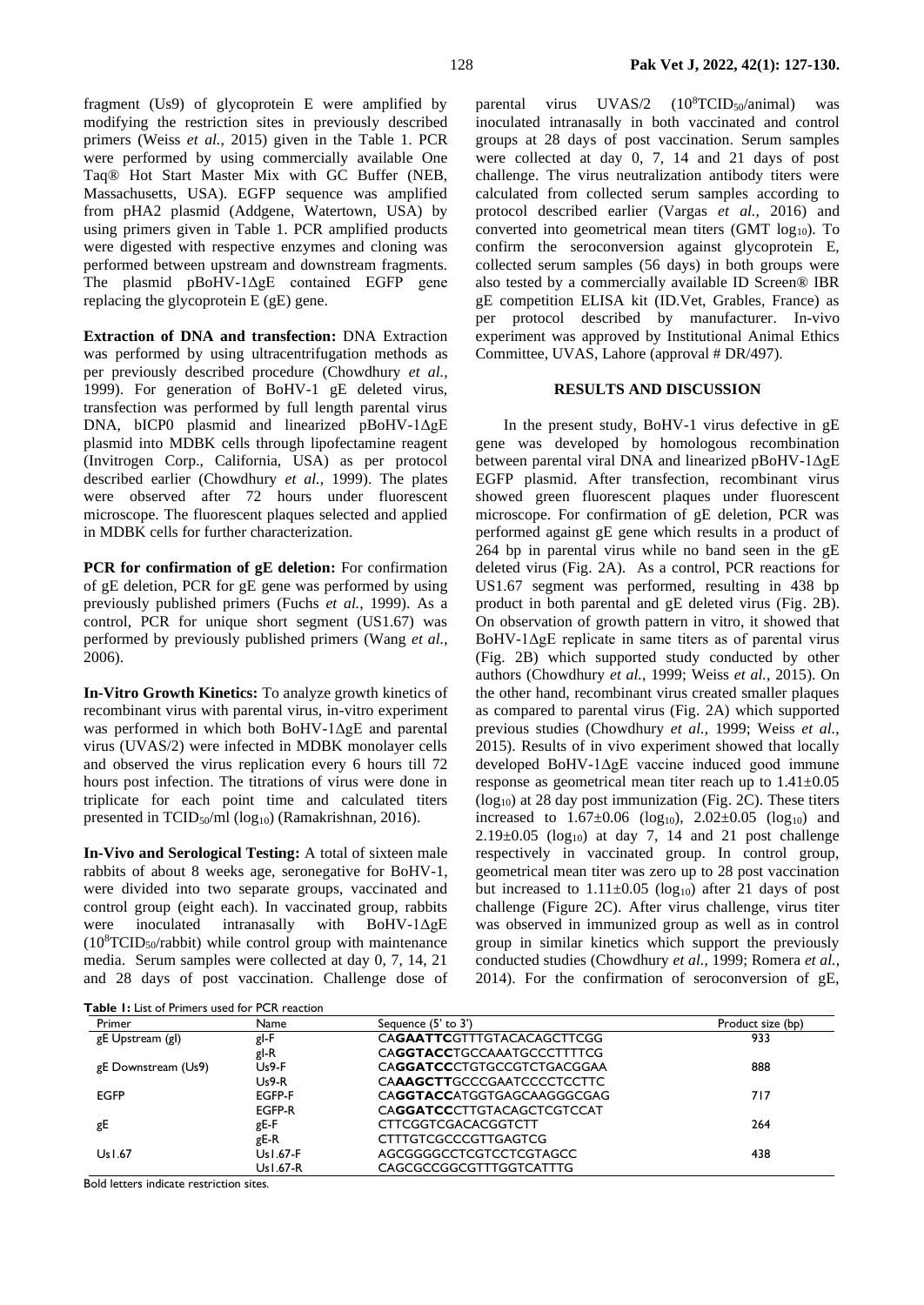

**Fig. 1:** Preparation of BoHV-1 gE deleted virus **A)** Schematic illustration of the development of gE deletion plasmid pBoHV-1 ΔgE-EGFP. **B)**  Construction of BoHV-1 gE deletion plasmid. **I)** PCR for upstream fragment. Line M showed 1Kb ladder; Line 1 is the local isolate showed 933bp; Line 2 is the negative control **II)** PCR for downstream fragment. Line M showed 1Kb ladder; Line 1 is the local isolate showed 888bp; Line 2 is the negative control **III)** PCR for EGFP gene. Line M showed 1Kb ladder; Line 1 is the EGFP gene showed 717bp; Line 2 is the negative control **C)** PCR for confirmation of gE deleted virus. **I)** PCR for gE gene. Line M showed 1Kb ladder; Line 1 is the parental virus showed 264bp; Line 2 is the gE deleted virus; Line 3 is the negative control. **II)** PCR for short unique segment (US1.67). Line M showed 1Kb ladder; Line 1 is the parental virus showed 438bp; Line 2 is the gE deleted virus showed 438bp; Line 3 is the negative control.



**Fig. 2:** In-vitro and In-vivo growth properties of recombinant virus in comparison with parental virus **A)** In-vitro growth properties of recombinant virus in comparison with parental virus. **I)** Recombinant virus formed small plaques in MDBK cell monolayer **II)** Cytopathic effect of recombinant virus **III)** Enhanced green fluorescent protein (EGFP) seen in the recombinant virus **IV)** Parental virus formed larger plaques in MDBK cell monolayer **V)** Cytopathic effect of parental virus **VI)** Normal MDBK cell monolayer as a control **B)** In-vitro growth kinetics of BoHV-1ΔgE virus. **C)** Serological response detected in vaccinated and control group.

serum samples collected at 56 days (21 days of post challenge) were tested by gE competitive ELISA. The results showed that all rabbits vaccinated with recombinant BoHV-1ΔgE remained negative in gE competitive ELISA, while positive in case of rabbits

infected with parental virus. This type of serological response is capable to differentiate recombinant BoHV-1ΔgE virus from parental virus which is an important feature of this vaccine for differentiation of naturally infected animals from vaccinated animals [\(Raaperi](#page-3-2) *et al.*,